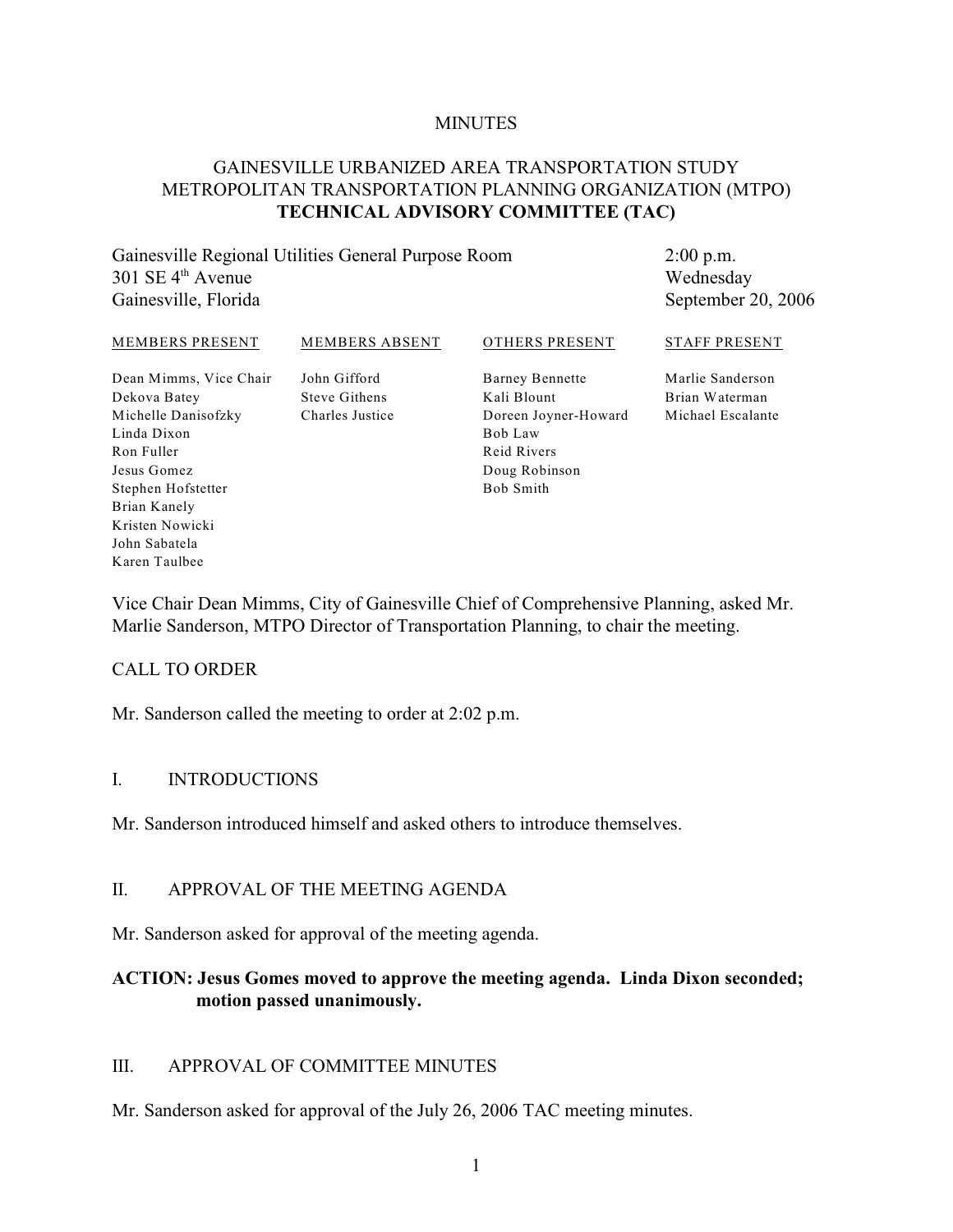## **ACTION: Dean Mimms moved to approve the July 26, 2006 TAC meeting minutes. Jesus Gomez seconded; motion passed unanimously.**

# IV. CHAIRMAN'S REPORT

Mr. Sanderson announced that the next MTPO meeting is scheduled for October  $5<sup>th</sup>$  at 1:30 p.m. and October  $12<sup>th</sup>$  at 5:p.m. in the Jack Durrance Auditorium. He said that the TAC's next meeting is scheduled for October 18<sup>th</sup>.

# V. MAIN STREET COST ESTIMATES

Mr. Sanderson stated that the Florida Department of Transportation (FDOT) updating its cost estimates for the Main Street Reconstruction Project from N. 8<sup>th</sup> Avenue south to Depot Avenue. He said that FDOT staff requested an opportunity to discuss the status of the Main Street Reconstruction Project. He discussed three options (Exhibit 1) for recommendation to the MTPO.

Ms. Karen Taulbee, FDOT Transportation Specialist, and Mr. Sanderson discussed the status of the Main Street Reconstruction Project and answered questions.

Mr. Brian Kanely, City of Gainesville Transportation Services Manager, discussed City staff's meeting with FDOT regarding the Main Street Reconstruction Project.

## **ACTION: Linda Dixon moved to recommend that the MTPO request that Florida Department of Transportation:**

- **1. construct the Main Street Reconstruction Project Option 2 (Exhibit 1), and if local funds are available:**
	- **A. the first priority should be the construction of the roundabout at Depot Avenue; and**
	- **B. the second priority should be the construction of bus bays; and**
- **2. reallocate Hull Road Extension Project (FN**  $*2113352$ **) Surface Transportation Program (STP) Any Area-programmed funds to the Main Street Reconstruction Project (FN**  $*2077851$ **).**

## **Brian Kanely seconded; motion passed unanimously.**

## VI. STRATEGIC INTERMODAL SYSTEM (SIS)- MAIN STREET

Mr. Sanderson stated that FDOT has submitted a proposal to amend the SIS connection to the new Greyhound Bus station location on State Road  $(SR)120$  (NW  $23<sup>rd</sup>$  Avenue). He said that FDOT proposed two options: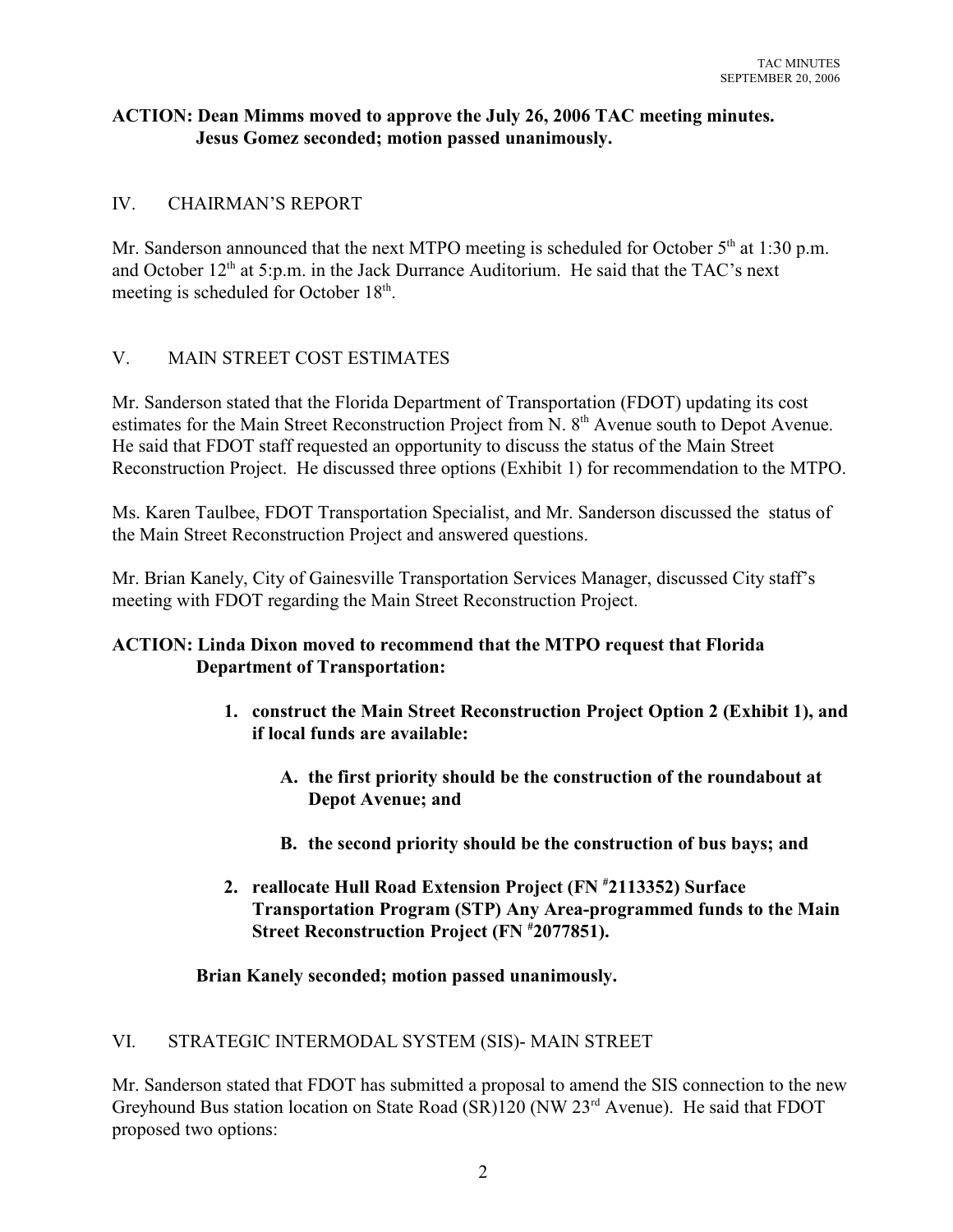- A. connecting to SR 331 (Williston Road) via SR 24 (Waldo Road) from SR 26 (E University Avenue) north to SR 120, then west along SR 120 to the bus station; or
- B. connecting to SR 222 (NW 39<sup>th</sup> Avenue) via SR 20 (NW  $6<sup>th</sup>$  Street) from SR 222 south to SR 120, then east along SR 120 to the bus station.

Ms. Taulbee and Mr. Barney Bennette, FDOT District 2 Transportation Statistics Administrator, discussed the SIS and answered questions.

## **ACTION: Dean Mimms moved to recommend that the MTPO select Option A (Exhibit 2) as the Greyhound Bus station SIS connector. Jesus Gomez seconded; motion passed unanimously.**

# VII. LANDSCAPING PRIORITIES

Mr. Sanderson stated that FDOT has reviewed the MTPO List of Priority Projects Table 2 Landscaping Priorities. He said that FDOT recommends that the MTPO replace the Priority #1 NW 8<sup>th</sup> Avenue Overpass Project with a Williston Road (SR 331) from SR 121 to SR 26. He added that FDOT also recommends that the Priority  $*2 \to U$ niversity Avenue Project be amended to extend further east to County Road 329B. He reported that the staff recommendation is to request as Priority  $*1$ , the E University Avenue Project and Priority  $*2$ , the Williston Road Project. He noted that the landscaping E University would support Plan East Gainesville.

Ms. Taulbee discussed FDOT's landscaping priority recommendations and answered questions.

## **ACTION: Dean Mimms moved to recommend that the MTPO amend its MTPO List of Priority Projects Table 2 Landscaping Priorities as follows:**

# **TABLE 2**

# **FISCAL YEARS 2007/2008 - 2011/2012 LANDSCAPING PRIORITIES (within the Gainesville Metropolitan Area)**

(Note: Projects in italic text are partially funded, as identified in the Transportation Improvement Program.)

| <b>NUMBER</b> | <b>PROJECT</b>              | <b>LOCATION</b>                                                              | <b>DESCRIPTION</b> |
|---------------|-----------------------------|------------------------------------------------------------------------------|--------------------|
|               | E University Avenue [SR 26] | FROM: Waldo Road [SR 24]<br>TO: County Road 329B                             | Landscaping        |
| 2             | Williston Road [SR 331]     | FROM: SW 34 <sup>th</sup> Street [SR 121]<br>TO: E University Avenue [SR 26] | Landscaping        |

**Karen Taulbee seconded; motion passed unanimously.**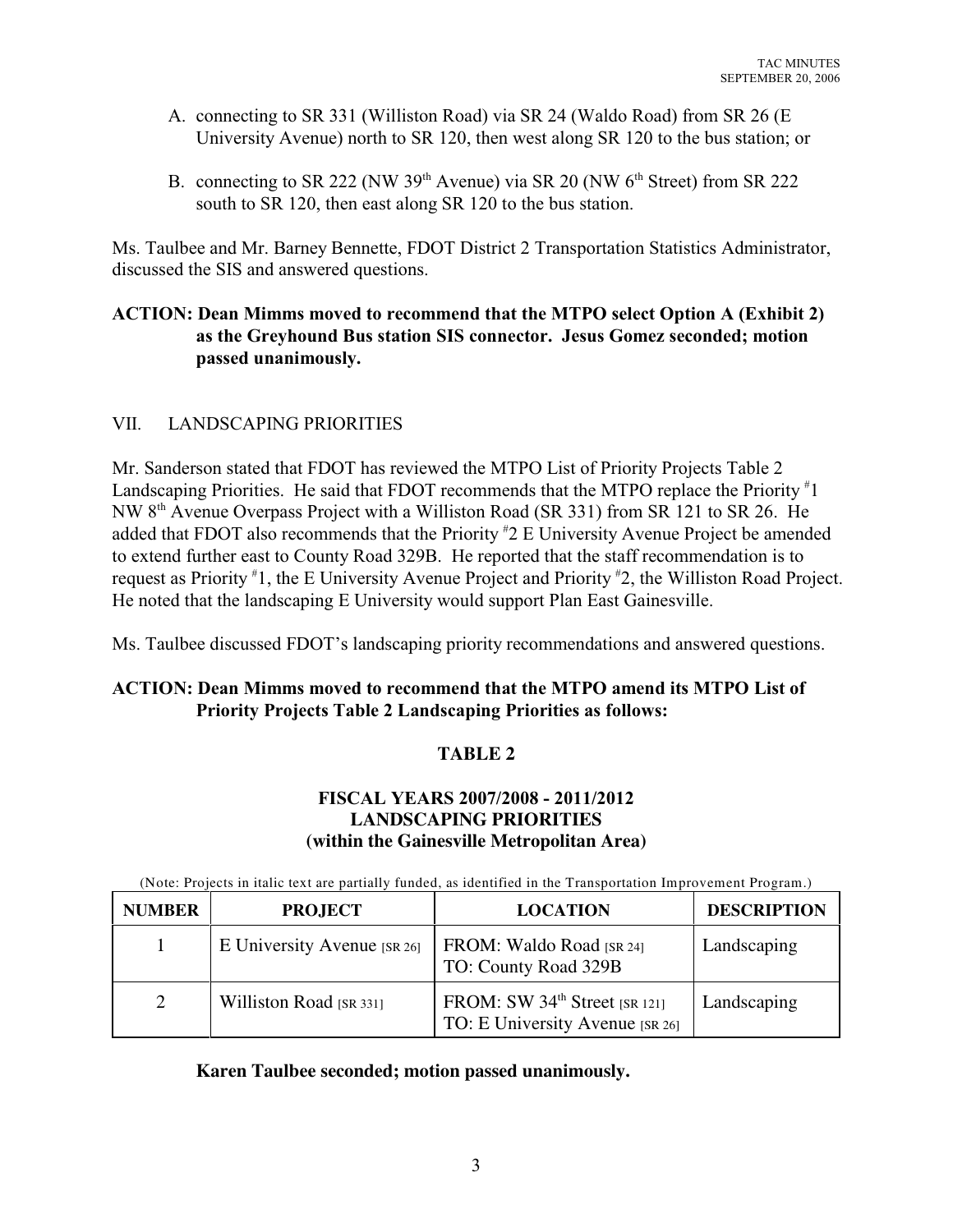#### VIII. FDOT DISTRICT 2 WORK PROGRAM EXPENDITURES- FISCAL YEARS 2007 TO 2011

Mr. Sanderson discussed the FDOT District 2 Work Program expenditures for fiscal years 2007 to 2011 and answered questions.

### IX. ALACHUA COUNTY FUTURE TRANSPORTATION CIRCULATION MAP PROJECT

Mr. Brian Waterman, MTPO Senior Planner, stated that Alachua County has contracted with a consultant to address future county traffic needs. He said that as part of its review process, the consultant analyzed and critiqued the Alachua County model. He discussed the consultant's report and answered questions.

Ms. Linda Dixon, University of Florida Planning Office Manager suggested that the TAC Subcommittee be involved if socioeconomic data changes are involved.

 $\_$  ,  $\_$  ,  $\_$  ,  $\_$  ,  $\_$  ,  $\_$  ,  $\_$  ,  $\_$  ,  $\_$  ,  $\_$  ,  $\_$  ,  $\_$  ,  $\_$  ,  $\_$  ,  $\_$  ,  $\_$  ,  $\_$  ,  $\_$  ,  $\_$  ,  $\_$  ,  $\_$  ,  $\_$  ,  $\_$  ,  $\_$  ,  $\_$  ,  $\_$  ,  $\_$  ,  $\_$  ,  $\_$  ,  $\_$  ,  $\_$  ,  $\_$  ,  $\_$  ,  $\_$  ,  $\_$  ,  $\_$  ,  $\_$  ,

### X. INFORMATION ITEMS

There was no discussion of the information items.

### ADJOURNMENT

The meeting was adjourned at 3:17 p.m.

Date Bill Lecher, Chair